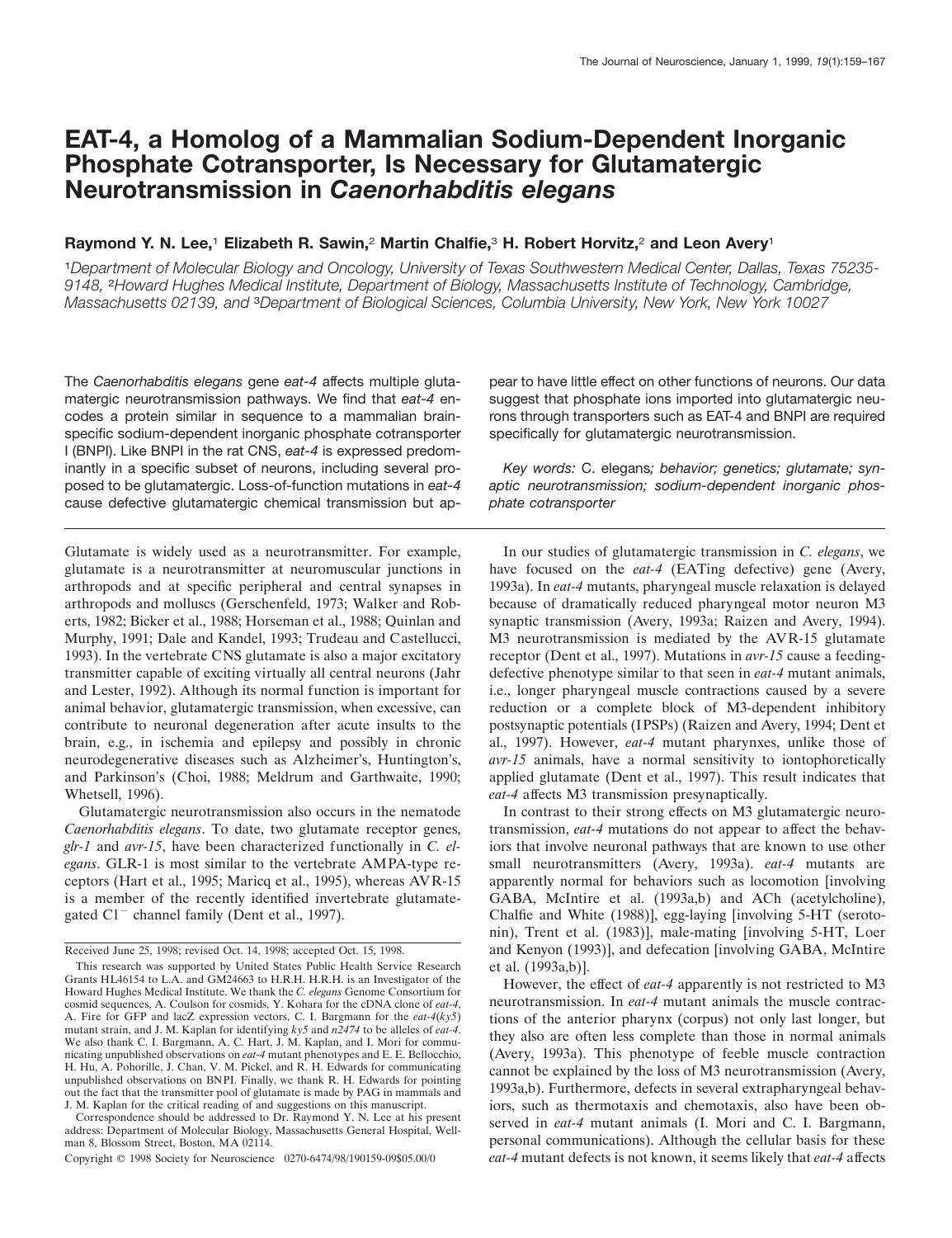$\mathbf{A}$ 



*Figure 1. eat-4* cloning. This figure summarizes our strategy for and the results from cloning *eat-4*, starting with the cosmid ZK512. *A*, The abilities of ZK512 and its derivatives to rescue *eat-4* mutants were tested by germline transformation rescue experiments (*right column*; for details, see Materials and Methods). A 2.4 kb region of ZK512 in which a restriction-fragment length polymorphism (*RFLP*) was found in *eat-4*(*ad572*) (see *C*) is marked by 7. *Circles* are used to mark the sites of restriction enzymes that did not interfere with the ability of ZK512 to rescue, whereas *crosses* are used to mark the sites of enzymes that did appear to interfere. pRE4-4 and pRE4-8 are two plasmid subclones of ZK512. The deduced extent ( $\sim$  6.9 kb) and location of the minimal *eat-4* rescuing activity are indicated. At the *bottom*, drawn to an expanded scale, the relationships among the cDNA, the minigene construct, the *eat-4::reporter* constructs, and the cosmid are illustrated. The GenBank accession number for *eat-4* cDNA is AF095787. *B*, Examples of M3 neurotransmission phenotypes, assayed by electropharyngeogram (EPG) recordings, observed in wild-type, *eat-4* mutant, (*Figure legend continues*)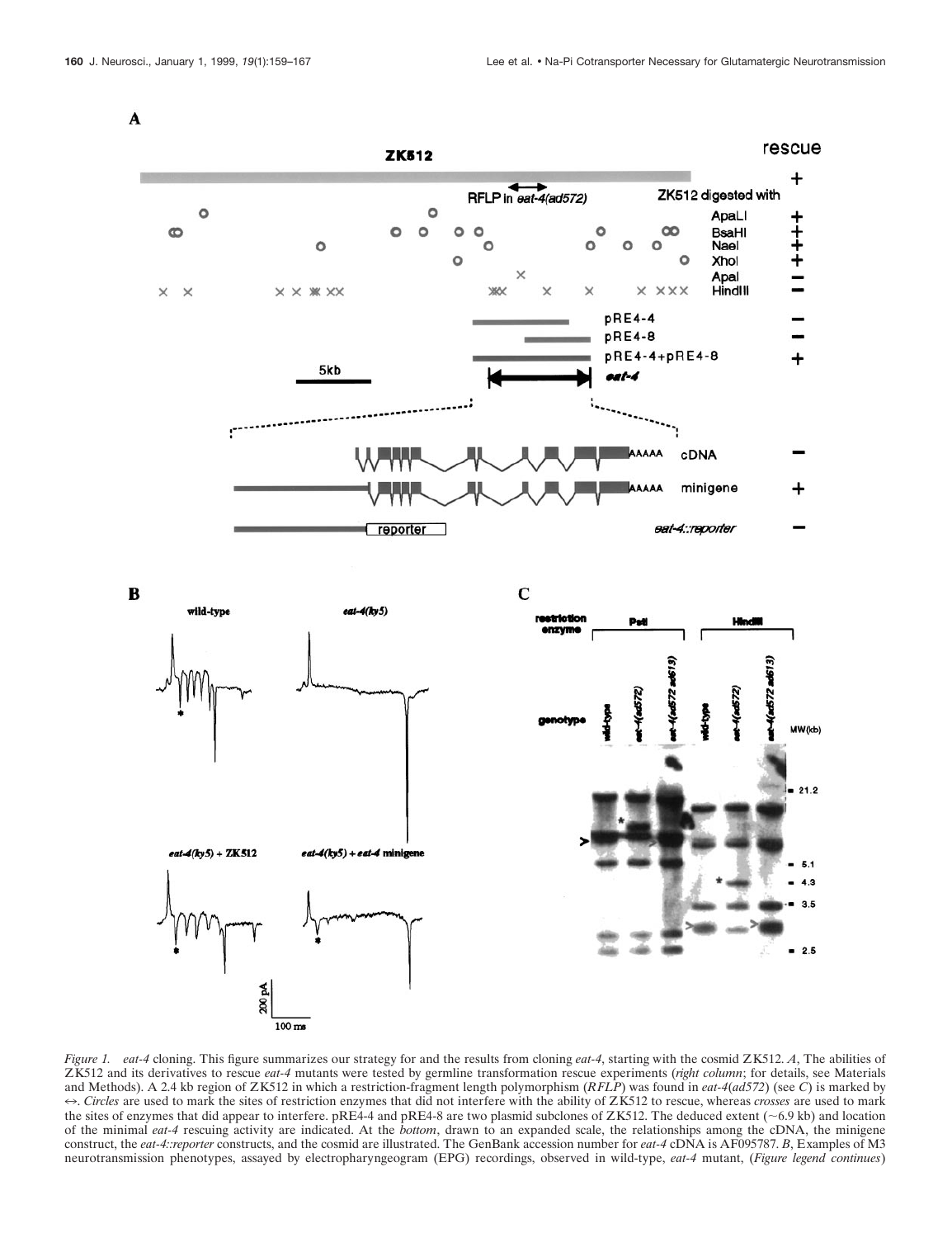several specific neurotransmission pathways. Why does *eat-4* affect some, but not all, neurotransmission pathways in *C. elegans*? Because M3 transmission is glutamatergic and because behaviors that are known to be mediated by neurotransmitters other than glutamate are not affected by *eat-4*, it is possible that *eat-4* may function specifically in glutamatergic neurotransmission.

To help determine how *eat-4* affects the function of specific neuronal pathways, we cloned and analyzed the *eat-4* gene.

# **MATERIALS AND METHODS**

*General methods.* Nematodes were grown on *Escherichia coli* strain HB101 on nematode growth medium (NGM) plates at 20°C. Wild-type animals were *C. elegans* strain N2. Electropharyngeograms (EPGs) were recorded as described by Raizen and Avery (1994). Germline transformation methods were as described by Mello et al. (1992). For general cloning methods we followed those described in Sambrook et al. (1989). We used the Genetics Computer Group (GCG) Wisconsin Package for sequence management and comparisons.

*Molecular cloning.* The ability of cosmid ZK512 and the various DNA constructs derived from it to rescue *eat-4* mutants was tested in transgenic animals. The DNA to be tested was coinjected into the gonads of *eat-4* mutant animals with pRAK3 (Davis et al., 1995), which contains a dominant *rol-6* marker (Mello et al., 1992). Independent lines of animals that transmitted the transgenes via the germline were established and scored for *eat-4* phenotypes. We relied primarily on the pharyngeal phenotypes (Avery, 1993a), namely the extent of lumen opening of the anterior pharynx and M3 transmission, which was measured by EPG recordings (Raizen and Avery, 1994). We found that the cosmid ZK512 rescued *eat-4*(*ad572*) in three of three transgenic lines. We then found that ZK512 digested with any of the restriction endonucleases *Apa*LI (two of two lines), *Bsa*HI (two of two lines), *Nae*I (two of two lines), and *Xho*I (two of three lines) was still able to rescue and that ZK512 restricted with either *HindIII* (one line) or *ApaI* (one line) was unable to rescue the mutant phenotype. Because the sequence of ZK512 had been determined (Sulston et al., 1992), the exact sites of restriction by each of these endonucleases were known, and we were able to deduce that *eat-4* rescuing activity was located in a 6.9 kb region (23,392–30,260 in the reported sequence). This conclusion then was verified with plasmid subclones of ZK512. pRE4-4, which contains a 6.5 kb fragment (22339– 28863) of ZK512, was not able to rescue *eat-4*(*ad819*) (four lines); neither was pRE4-8, containing 25834–30259 of ZK512, able to rescue *eat-4*(*ky5*) (one line) when injected individually. When mixed together, however, they were able to rescue (three of six lines) *eat-4*(*ky5*). This result suggested that the recombined products of these two plasmids contained *eat-4* rescuing activity.

A 2.2 kb cDNA clone, yk32h2, was isolated and mapped to the 6.9 kb region of ZK512 (Y. Kohara, personal communication). We determined and analyzed the sequence of yk32h2 and found that the largest open reading frame (ORF) within the 2.2 kb insert potentially encodes a polypeptide of 563 amino acids (see Fig. 2*A*). We tested the possibility that yk32h2 represents an *eat-4* transcript by asking whether yk32h2 expressed in appropriate cells could rescue *eat-4* mutants. We made a minigene (illustrated in Fig. 1*A*) construct by fusing a *Sac*I–*Pst*I (22339– 24738) genomic DNA fragment from ZK512 to the corresponding *Pst*I site in yk32h2. By germline transformation experiments we found that the minigene was able to rescue *eat-4*(*ky5*) partially but significantly in seven of nine independent transgenic lines.

Because the dominant coinjection marker *rol-6* we had used thus far caused transgenic animals to roll, we were unable to score the nose touch and foraging abnormal phenotype. To circumvent this problem, we did rescue experiments, using *lin-15* as a coinjection marker (Clark et al., 1994; Huang et al., 1994). We transformed *eat-4*(*ky5*);*lin-15*(*n765ts*) mutant animals (which have a multivulva phenotype) with ZK512 along with DA#735 (which contains the wild-type *lin-15* gene; Huang et al.,

1994). Within each of six established lines there were transgenic animals that had apparently wild-type feeding and foraging behaviors, whereas the control transgenic animals ( yk32h2 and DA#735 coinjection) did not show any rescue (five lines).

The *eat-4*(*ad572*) mutation reverts spontaneously at a low frequency  $(<1$  in 6800 meiotic events) to an apparently wild-type phenotype (data not shown), suggesting the possibility that *ad572* may be caused by a chromosomal rearrangement. We tested this possibility by Southern blot analysis, using ZK512 as a probe.

*Analysis of expression patterns.* We used *eat-4::lacZ*(*nls*) and *eat-4::gfp* fusion reporter constructs to identify the cells in which the presumptive *eat-4* promoter is active (Fire et al., 1990; Chalfie et al., 1994). The *eat-4::lacZ*(*nls*) construct was made by fusing the 2.4 kb *Sac*I–*Pst*I fragment from ZK512 to the lacZ vector pPD22.11 (Fire et al., 1990). The resulting construct (pRE4–lacZ) has the potential to express a fusion protein that contains the first 10 amino acids of EAT-4, a nuclear localization signal (NLS), and the *E. coli*  $\beta$ -galactosidase ( $\beta$ -gal). We used pRE4–lacZ to transform wild-type animals. We found strong expression of the transgene in many extrapharyngeal neurons in a pattern similar to the one we saw in *eat-4::gfp* transgenic animals (see below and Fig. 3*B,C*). We also found consistent transgene expression in the nuclei of pharyngeal neurons M3 and neurosecretory motor neurons (NSM), although the signal was lower than in the extrapharyngeal cells. For clarity of presentation we selected a pharynx that had little staining in extrapharyngeal neurons for Figure 3*A*. The failure of staining in the extrapharyngeal neurons in this animal probably was caused by genetic mosaicism, which is expected from extrachromosomal transgenes (Mello et al., 1992).

The *eat-4::gfp* fusion gene construct was made by inserting the 2.4 kb *Sac*I–*Pst*I ZK512 fragment into a green fluorescent protein (GFP) construct pPD95.77 (A. Fire, J. Ahnn, G. Seydoux, and S. Xu, personal communication). The construct (pRE4–sGFP) mixed with  $DA\#735$  was used to transform MT1642 (*lin-15* mutant) animals. Eleven transgenic lines were analyzed and all had similar expression patterns, although the levels of expression were quite variable. To circumvent the problem of mosaicism, we integrated the transgene in one selected line by  $\gamma$ -ray irradiation (Mello and Fire, 1995). One integrated line was obtained. To see whether mutations in *eat-4* have an effect on the expression of the transgene, we crossed the transgene, which was mapped to chromosome *X*, into an *eat-4*(*ky5*) mutant background. The expression patterns of the transgene were identical in *eat-4* wild-type and mutant genetic backgrounds, except that the level of expression appeared slightly higher in the mutant than in the wild-type background. We did most of our cell identification analysis with an *eat-4*(*ky5*) mutant transgenic strain because of its higher level of GFP expression (see Fig.  $3B$ , C). In  $\sim$ 50% of the transgenic *eat-4*(*ky5*) mutant animals the pharyngeal interneuron I5 showed weak GFP staining (data not shown). Because of the interference by the GFP staining in extrapharyngeal neurons in the head, it was difficult to observe GFP expression in the pharynx in the integrated transgenic line. Therefore, pharyngeal reporter expression was analyzed in mosaic animals carrying the *eat-4::lacZ* transgene as extrachromosomal arrays. In the pharynx of these animals we found consistent  $\beta$ -gal staining in the pharyngeal neurons M3 and NSM (see Fig. 3*A*).

The identification of the cells expressing  $\beta$ -gal or GFP was based on their stereotypic locations and the morphologies of the cell bodies and, when possible, the neuronal process morphologies (Albertson and Thomson, 1976; Sulston et al., 1983; White et al., 1986).

*Laser ablation of neurons.* Neurons were killed by a laser microbeam as previously described (Avery and Horvitz, 1989; Bargmann and Horvitz, 1991). PVC and NSM were killed in the first larval stage. All other neurons were killed in the second larval stage. Mock-treated animals were transferred to pads and anesthetized in parallel to the animals that underwent laser ablation.

*Behavioral assays.* The pharyngeal pumping rate was assayed for young adult animals as previously described (Raizen et al., 1995). Anterior touch behavioral assays on young adult animals were performed 2 d after

 $\leftarrow$ 

and transgene-carrying *eat-4* mutant animals. Examples of M3 transients [one in each EPG record, except that of the *eat-4*(*ky5*) animal] are marked by *asterisks*. *C*, A Southern blot analysis of genomic DNA isolated from animals of three different genotypes: wild type, *eat-4*(*ad572*), and a spontaneous intragenic revertant *eat-4*(*ad572 ad613*), digested with the restriction enzymes *Pst*I or *Hin*dIII and probed with labeled ZK512 cosmid. In the set of lanes for each restriction enzyme a band (marked by .), apparent in both the wild-type and the revertant lanes, disappears in the *eat-4*(*ad572*) lane where a novel, apparently 1.3 kb larger, band (marked by an *asterisk*) is visible. This apparent insertion found in *eat-4*(*ad572*) was deduced by restriction patterns to be in a 2.4 kb region of ZK512, as indicated by  $\leftrightarrow$  in *A*.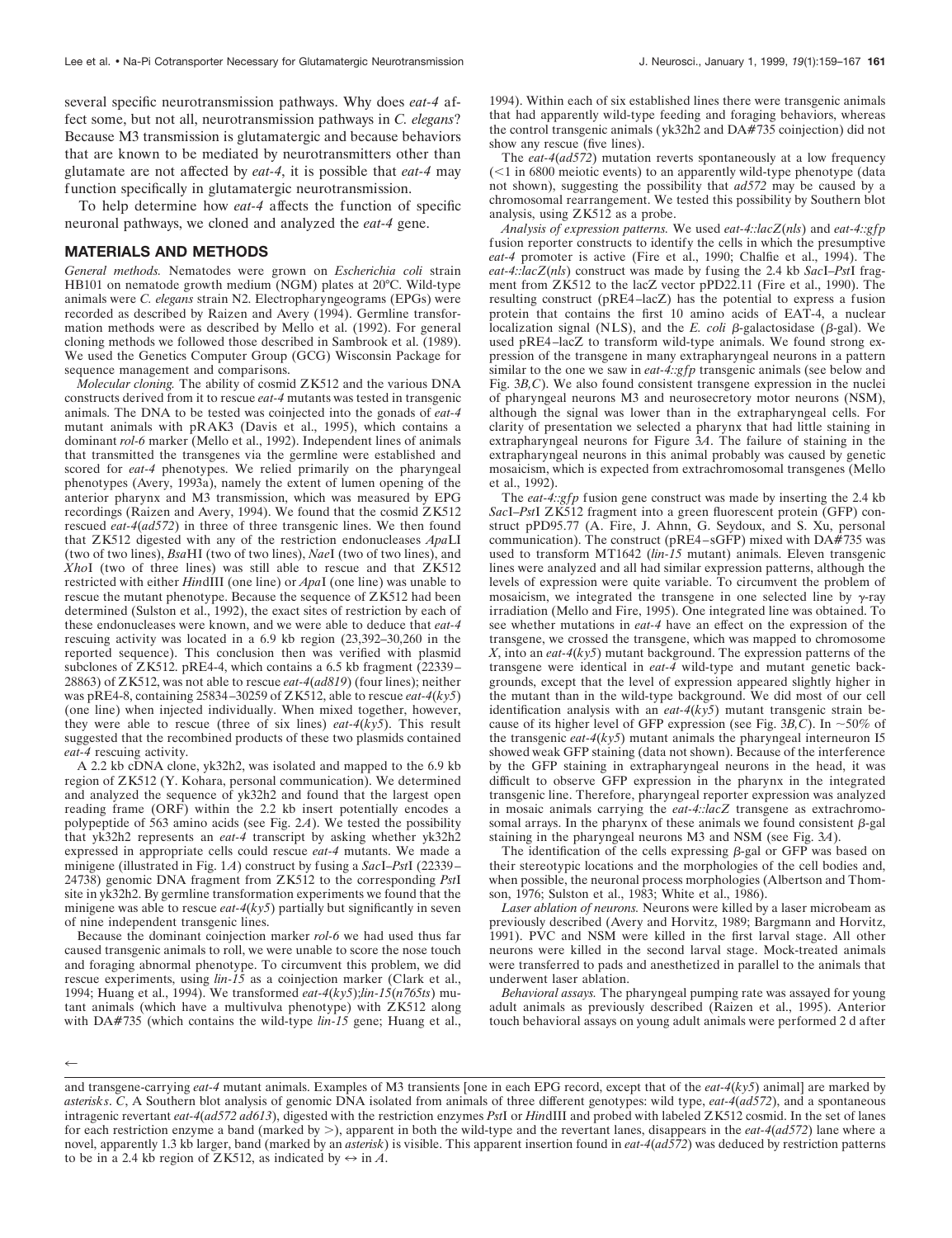laser ablation. The anterior touch response was scored in young adult animals and was scored blind to the genotype and laser ablation treatment of the animal. Each animal was touched gently in the anterior body region with an eyelash attached to a Pasteur pipette. An animal that backed immediately in response to the touch was scored as touchsensitive. An animal that backed only after a delay was scored as partially sensitive, and an animal that did not back within  $\sim$ 2 sec was scored as touch-insensitive. The touch sensitivity trials were spaced by 45–60 min to prevent habituation to gentle touch.

# **RESULTS**

# *eat-4* **encodes a putative plasma membrane Na-Pi cotransporter**

Previous genetic mapping experiments placed *eat-4* between *glp-1* and *emb-9* on the third chromosome (*LGIII*) (Avery, 1993a). A cosmid, ZK512, in this  $\sim$ 240 kb region restored the wild-type feeding phenotype when it was introduced as a transgene into *eat-4* mutant animals (Fig. 1*A,B*). Aided by the fact that the ZK512 sequence had been determined (Sulston et al., 1992), we further mapped the rescuing activity to a 6.9 kb region by transformation rescue experiments, using restriction-digested fragments and plasmid subclones of ZK512. A cDNA clone yk32h2 was found to map within this 6.9 kb region (Fig. 1*A*) (Y. Kohara, personal communication). We found that yk32h2, when fused to the presumptive 5' regulatory sequence of *eat-4*, also significantly, albeit incompletely, restored the pharyngeal muscle relaxation defect of *eat-4* mutants in germline transformation experiments. For example, the yk32h2 minigene caused incomplete but significant restoration of M3 neural activity (Fig. 1*B*). This result indicates that the yk32h2 cDNA represents an *eat-4* transcript.

The *eat-4*(*ad572*) mutation reverted spontaneously (see Materials and Methods), raising the possibility that it was a chromosomal rearrangement. By Southern blot analysis with ZK512 as the probe, we compared the restriction patterns of genomic DNA isolated from wild-type, *eat-4*(*ad572*), and a revertant *eat-4*(*ad572 ad613*) strain (Fig. 1*C*). We found that *eat-4*(*ad572*) is associated with an  $\sim$ 1.3 kb insertion, which is not present in either the wild-type or the revertant genomes. We localized the insertion in a 2.4 kb region in the ZK512 sequence on the basis of the cosmid restriction map (data not shown). The 2.4 kb region is within the 6.9 kb of DNA that contains *eat-4* rescuing activity (Fig. 1*A*). Therefore, the genomic analysis of *eat-4*(*ad572*) independently supports the conclusion that the cDNA yk32h2 is encoded by the *eat-4* gene.

The largest ORF in *eat-4* cDNA potentially encodes a polypeptide (EAT-4) of 563 amino acids. By searching sequence databases, we found that EAT-4 is most similar (48% identical; see Fig. 2*A*) to brain-specific sodium-dependent inorganic phosphate cotransporter I (BNPI; Ni et al., 1994). EAT-4 has significant sequence similarity ( $\sim$ 29% identity) to known sodium-inorganic phosphate (Na-Pi) cotransporters found in rabbit, mouse, and human kidney cortex (Werner et al., 1991; Chong et al., 1993, 1995; Miyamoto et al., 1995). EAT-4 is also similar in sequence to at least three predicted *C. elegans* genes: C38C10.2 (32% identity), K10G9.1 (42% identity), and T07A5.3 (44% identity), revealed by the Genome Sequencing Project (Sulston et al., 1992). The sequence identity between BNPI and EAT-4 is higher by at least 9% than that between BNPI and any other putative *C. elegans* Na-Pi cotransporter.

BNPI was cloned from rat cerebellar granule cells, and BNPI message is found predominantly in rat brain, in neurons of the cerebral cortex, hippocampus, and cerebellum (Ni et al., 1994, 1995). BNPI expressed in *Xenopus* oocytes has been demon-





*Figure 2.* Comparisons between EAT-4 and rat brain-specific sodium inorganic phosphate cotransporter I (*BNPI*). *A*, Protein sequence alignment of EAT-4 and BNPI. Identical amino acid residues are highlighted by the *gray boxes*. The overall identity between these two proteins is 48%. *B*, Kyte and Doolittle (1982) hydrophobicity profiles of EAT-4 and BNPI. The calculation is based on a window size of 20 residues.

strated to transport Pi across the plasma membrane in a  $Na<sup>+</sup>$ dependent manner (Ni et al., 1994). In addition to their similarity at the primary sequence level (Fig. 2*A*), EAT-4 and BNPI also may have similar secondary structures, as indicated by the striking similarity of their Kyte and Doolittle (1982) hydrophobicity profiles (Fig. 2*B*). As predicted for BNPI (Ni et al., 1994), EAT-4 may form six to eight membrane-spanning domains (data not shown). On the basis of the sequence similarity to BNPI and other known Na-Pi cotransporters, it seems likely that *eat-4* encodes a *C. elegans* sodium-dependent inorganic phosphate cotransporter.

# *eat-4* **expresses and functions in known glutamatergic neurons**

That pharyngeal muscles in *eat-4* mutant animals are sensitive to exogenously applied glutamate, the M3 neurotransmitter, suggests that *eat-4* acts presynaptically, i.e., in M3 neurons (Dent et al., 1997; Li et al., 1997). To see if indeed *eat-4* is expressed in M3 and possibly other glutamatergic neurons, we assayed the expression pattern of *eat-4::lacZ* and *eat-4::gfp* reporters in transgenic animals. The reporter genes, *lacZ* and *GFP*, respectively, were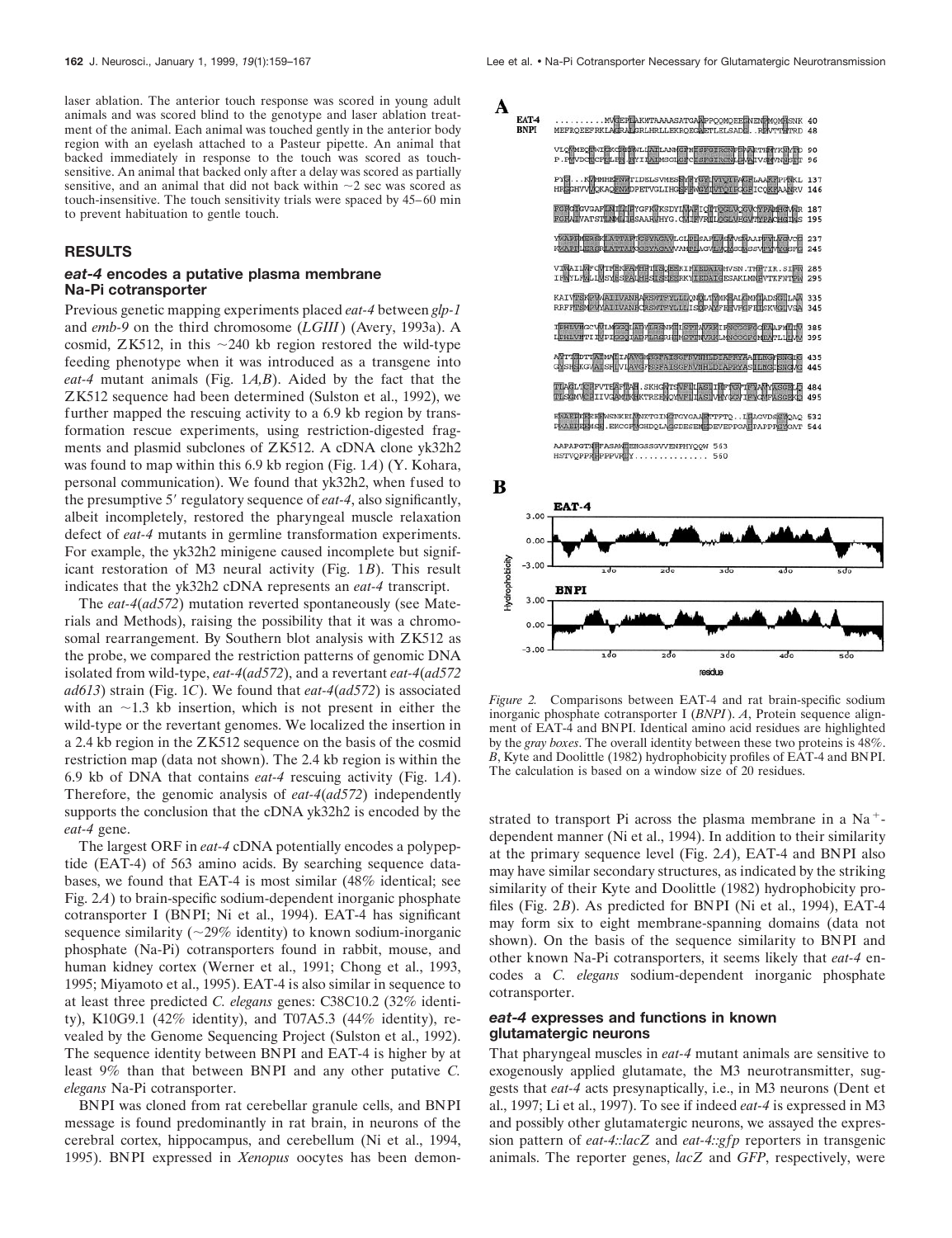

*Figure 3.* Expression of *eat-4::reporters*. The reporter constructs schematically shown in Figure 1*A* were used to generate transgenic animals. *A*, Expression of *eat-4::lacZ*(*nls*) in the pharynx, observed with Nomarski optics.  $\beta$ -Galactosidase activity was found in the nuclei of two types (each consists of a bilaterally symmetric pair) of pharyngeal neurons, *M3* and *NSM*. Also seen in this panel is the strong signal in the nucleus of an extrapharyngeal cell posterior to M3. This extrapharyngeal cell is probably a neuron in the IL1 class. *B*, *C*, Expression of *eat-4::gfp* in extrapharyngeal neurons. The identity of these cells is marked either in the figure (*B*) or above the photograph (*C*). The identity of one cell (marked as *AVJ* or *AIN*) is uncertain. In *B*, the entire animal is shown, whereas in *C* only the head is shown. Only the right half of the animal is shown in *C*, because these classes of cells are bilaterally symmetric. *C*, Shown is an overlay (with Adobe Photoshop software) of nine serial confocal images with an intersection spacing of  $0.9 \mu m$ .

fused to an *eat-4* 5' fragment (the same one that was found to be sufficient to drive *eat-4* cDNA expression to rescue the pharyngeal pumping defect of *eat-4* mutants) in the same translational frame as *eat-4* (see Fig. 1*A*). As summarized in Figure 3, we found *eat-4::reporter* gene expression in a subset of neurons in the pharynx and in the extrapharyngeal nervous system. However, transgene expression was weak in pharyngeal neurons. We also noticed expression in intestine cells (int1–int9; data not shown). The expression pattern is the same in *eat-4*(*ky5*) mutant as in wild-type animals (see Materials and Methods), indicating that the *eat-4* mutation does not prevent the development of the cells that express this gene.

In the pharynx *eat-4* was found to be expressed in the M3, NSM (Fig. 3*A*), and possibly I5 (data not shown) (see Materials and Methods) neurons, but not in muscle cells. The expression in M3 neurons suggests that *eat-4* functions in the M3 neurons to affect their glutamatergic transmission.

#### **Table 1. Effects of** *eat-4* **on NSM function**

| eat-4<br>genotype | Pharyngeal pumps/min<br>mean $\pm$ SEM $(n)$ |                                                                    | Reduction of<br>pumping rate by |
|-------------------|----------------------------------------------|--------------------------------------------------------------------|---------------------------------|
|                   | Control                                      | $NSM^-$                                                            | operation                       |
| Wild-type<br>ky5  | $276 \pm 3.7(20)$<br>$202 \pm 4.4$ (18)      | $244 \pm 4.8$ (8) <sup>*</sup><br>$179 \pm 5.0$ (12) <sup>**</sup> | 11.6%<br>11.4%                  |

The *unc-31* (*e928*) mutation was present in all animals used to achieve consistently rapid pumping (Avery et al., 1993b).

\*NSM<sup>-</sup> pumping rate is significantly different from operated control pumping rate;  $p < 0.001$ .

\*\*NSM<sup>-</sup> pumping rate is significantly different from unoperated control pumping rate;  $p < 0.002$ .

The NSM neurons are serotonergic (Horvitz et al., 1982; Avery and Horvitz, 1990) neurosecretory motor neurons (Albertson and Thomson, 1976) that can stimulate pharyngeal pumping (Avery and Horvitz, 1990). We addressed the role of *eat-4* in the NSM neurons by asking whether NSM neurons are functional in *eat-4* mutant animals. If *eat-4* is necessary for NSM function, we would expect that laser-ablating NSM neurons in *eat-4* mutant animals should have little effect, whereas the same operation should reduce the pharyngeal pumping rate in the wild type. We found that laser-ablating the NSM neurons caused a comparable reduction in pharyngeal pumping rate in either the presence (11.6%) or the absence (11.4%) of a functional *eat-4* gene (Table 1). This result suggests that the serotonergic function of NSM neurons is unaffected by the *eat-4*(*ky5*) mutation.

Clear and consistent *eat-4* reporter expression was found in 15 different anatomical types (ADA, ALM, ASH, ASK, AUA, and AVJ or AIN, AVM, FLP, IL1, LUA, OLL, OLQ, PLM, PVD, and PVR; 34 cells total) of extrapharyngeal neurons (Fig. 3*B,C*) (White et al., 1986). The neurotransmitter(s) used by most of these neurons is not known. The exceptions are the four types ASH, IL1V, OLQV, and PVD, which are thought to be glutamatergic because their functions are mediated by the GLR-1 glutamate receptor, which is expressed in the respective postsynaptic cells (Hart et al., 1995; Maricq et al., 1995). Because *eat-4* mutant animals respond poorly to nose touch and forage abnormally (A. C. Hart and J. M. Kaplan, personal communication), behaviors that require the normal function of ASH, and IL1V and OLQV, respectively (Kaplan and Horvitz, 1993; Hart et al., 1995; Maricq et al., 1995), *eat-4* is probably necessary for the function of at least these three extrapharyngeal neuron types. We have not tested the effect of *eat-4* on PVD function.

We conclude, on the basis of the analysis of the expression pattern and its mutant phenotypes, that *eat-4* expresses and functions in glutamatergic neurons.

#### *eat-4* **affects specifically the glutamatergic transmission function of anterior touch cells**

The *eat-4::gfp* fusion also is expressed in the mechanosensory neurons ALM, AVM, and PLM. We addressed the functional role of *eat-4* in the anterior touch response because the neural circuit involved has been well characterized (Chalfie et al., 1985).

In adult hermaphrodites, touch to the anterior body is detected by the two ALM neurons and the single AVM neuron (together referred to as the anterior touch cells; Chalfie et al., 1985). These mechanosensory neurons synapse onto the AVB, AVD, and PVC command interneurons of the locomotory circuitry via both chemical synapses (AVB, PVC) and gap junctions (AVD; Chalfie et al., 1985) (Fig. 4*A*). We tested the response of *eat-4* mutant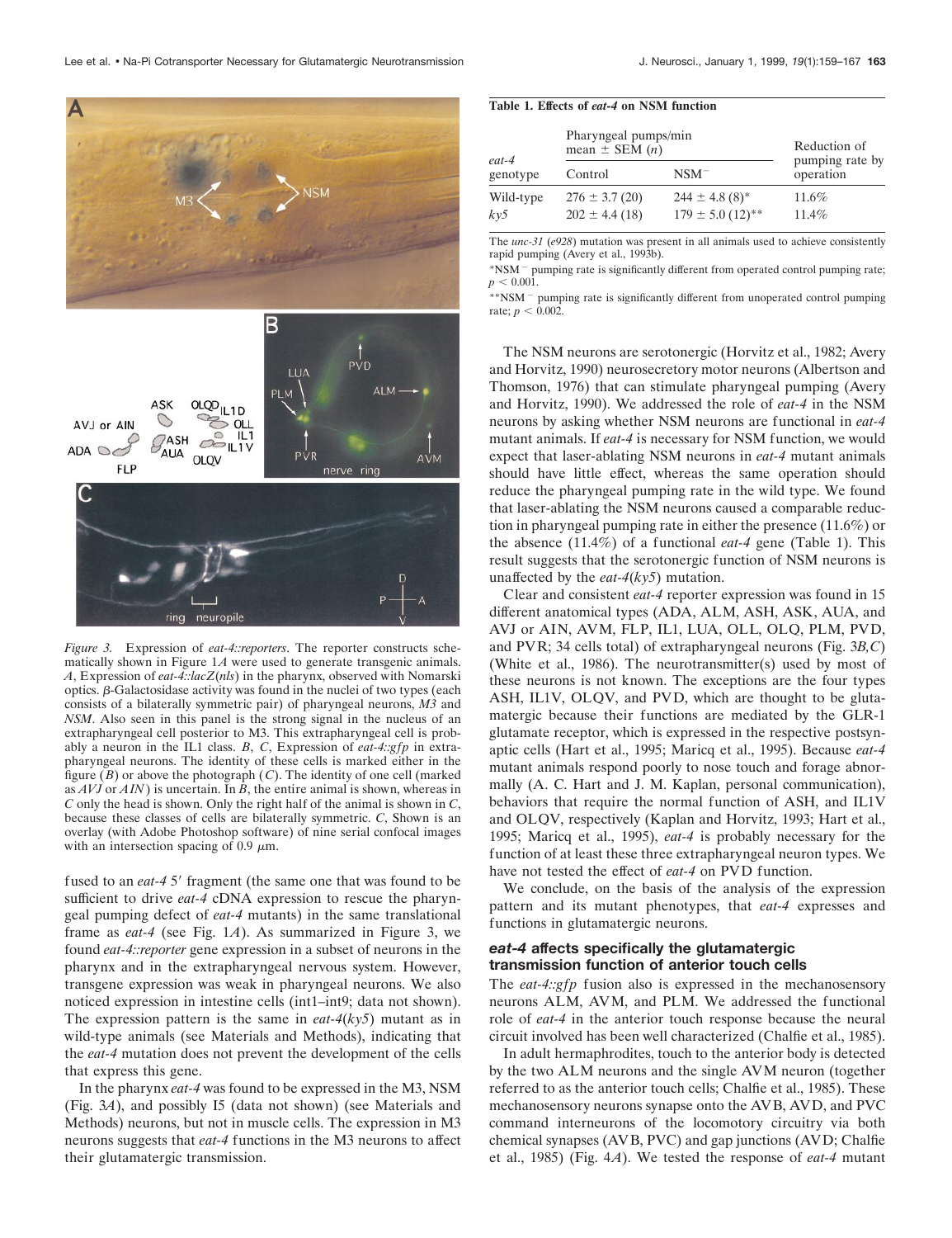*Figure 4. eat-4* function in the anterior touch cells. *A*, Schematic circuit diagram of the anterior touch response. The diagram is modified from Chalfie et al. (1985). The *arrows* represent chemical synapses, and the *bars* represent gap junctions. *Dashed lines* represent the chemical synapses affected by *eat-4*, as suggested by the data in *B*. *B*, Quantitation of the anterior touch response. For each gentle touch to the anterior body the animal's response was scored as sensitive if backing occurred immediately, partially sensitive if backing occurred with a delay, and insensitive if backing did not occur within several seconds. The response of each animal was tested at least seven times, and the *bars* represent the average percentage of trials in which the animals responded as sensitive (*black portion* of the *bar*) or partially sensitive ( *gray portion* of the *bar*). Error bars represent the SEM for the percentages of responses that were either sensitive or partially sensitive. Cases in which the behavior of the operated animals was significantly different from that of the mock-operated animals of the same genotype are indicated by an *asterisk* ( $p < 0.05$ ); *n*, number of animals tested.





animals to gentle anterior touch, the stimulus that is detected by the anterior touch cells (Chalfie et al., 1985). We found that *eat-4* animals that are mutant for either of two independent alleles showed a significantly, albeit slightly, decreased fidelity of response (Fig. 4*B*). Wild-type animals backed in response to 94.0  $\pm$ 1.4% of touches, whereas *eat-4*(*ky5*) animals backed in response to 76.3  $\pm$  3.1% of touches, and *eat-4(n2474)* animals backed in response to 87.4  $\pm$  4.1% of touches.

Because *eat-4* affects glutamatergic M3 transmission in the pharynx, we reasoned that the slight deficit in the anterior touch response observed in *eat-4* mutants might reflect a defect in chemical, but not electrical, neurotransmission. If this were the case, then sensory information from the touch cells in *eat-4* mutants would be transmitted exclusively through the gap junctions between ALM and AVM and the AVD interneurons (Fig. 4*A*). If this model is accurate, then the anterior touch response in *eat-4* mutants should be more dependent on the function of the AVD neurons than the anterior touch response in wild-type animals, because wild-type, but not *eat-4* mutant, animals would retain the chemical synapse-mediated transmission even in the absence of the AVD interneurons.

We tested this hypothesis by comparing the effect of laser ablation of the AVD interneurons in wild-type and *eat-4* mutant animals (Fig. 4*B*) and found that, whereas the loss of AVD in the wild type resulted in a slight decrease in the fidelity of the response (animals responded in 65.3  $\pm$  7.0% of trials), the loss of AVD resulted in a more pronounced defect in the anterior touch response in *eat-4* mutants (the animals responded in 23.9  $\pm$  4.3%) and 19.8  $\pm$  7.4% of the trials for *ky5* and *n2474*, respectively). These results suggest that the AVD interneurons, and thus the gap junction-mediated pathway of the anterior touch circuit, play a relatively more important role in *eat-4* animals than in the wild type. This finding is consistent with the hypothesis that the chemical synapse-mediated component of the response is not functioning efficiently in *eat-4* mutants.

We further tested this possibility by killing the AVB and PVC interneurons, which receive chemical synapses from ALM and AVM (Fig. 4*B*). We found that ablation of these interneurons slightly reduced the fidelity of the response in wild-type animals (animals responded in 80.0  $\pm$  4.8% of trials) but did not decrease the fidelity of the response of *eat-4(ky5)* animals (74.2  $\pm$  3.2%). This result is again consistent with the hypothesis that the chemical synapse-mediated pathway is defective in *eat-4* mutants (Fig. 4*A*).

The neurotransmitter of the touch cells has not been identified. However, because our results showed that *eat-4* function is required for chemical neurotransmission from the touch cells, it seemed possible that the touch cells, like the M3 cell, might be glutamatergic and that glutamate signaling might be involved in transmitting information from the touch cells to the interneurons. We therefore examined the anterior touch response of *avr-15* animals, which lack a class of glutamate receptor (Dent et al., 1997). We found that, as was the case for *eat-4* mutants, *avr-15*(*ad1051*) animals exhibited a dramatic decrease in the fidelity of the anterior touch response after AVD laser ablation (animals responded in 30.8  $\pm$  7.2% of the trials). This result supports the model that glutamate is the chemical neurotransmitter of the touch cells. Furthermore, that *avr-15* encodes a glutamate-gated  $Cl^-$  channel and that the AVR-15 receptor mediates inhibitory signaling in the pharynx (Dent et al., 1997) argue that some or all of the chemical synapses between the touch cells and the command interneurons might be inhibitory, a possibility previously suggested on the basis of an analysis of the connectivity of the circuitry for the touch response (Chalfie et al., 1985; Wicks et al., 1996).

The fact that in *eat-4* mutants the ALM and AVM neurons appear to be inefficient at signaling via chemical synapses but able to participate in the touch reflex via gap junctions indicates that these neurons are differentiated, able to detect stimuli, and electrically active in the *eat-4* mutant background and that the loss of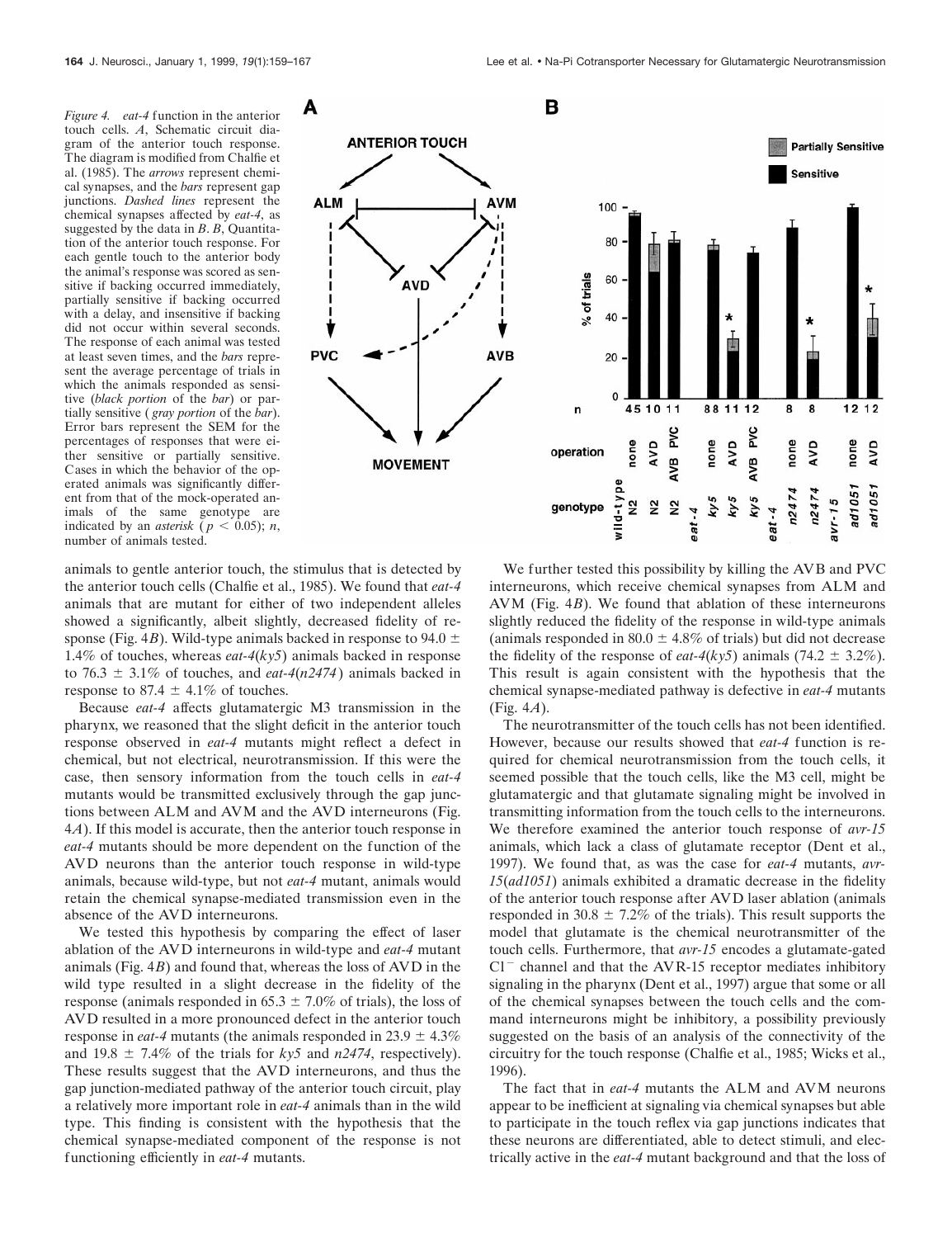*eat-4* function appears to affect only chemical transmission by the anterior touch cells.

# **DISCUSSION**

*eat-4* mutant animals are defective in behaviors known to be mediated by glutamatergic neurotransmission but normal in behaviors known to be mediated by other neurotransmitters such as GABA, ACh, and 5-HT (Avery, 1993a) (A. C. Hart and J. M. Kaplan, personal communication). Because of this correlation we hypothesized that in the nervous system *eat-4* functions exclusively in glutamatergic pathways. The results of our present study are consistent with this hypothesis.

## *eat-4* **is expressed and functions in known glutamatergic neurons**

Reporter genes fused to an *eat-4* 5' regulatory element were expressed predominantly in a subset of neurons in the pharyngeal and extrapharyngeal nervous systems and in cells of the intestine (see Fig. 3; data not shown). We do not know the significance of *eat-4* expression in intestinal cells. *eat-4* mutants have pale intestine pigmentation, which could be explained by malnutrition caused by feeding defects (Avery, 1993a). However, it remains possible that food absorption in the intestine is compromised also in *eat-4* mutant animals.

Among *eat-4*-expressing neuron types, glutamate appears to be the neurotransmitter used by M3 in the pharynx and ASH, IL1V, OLQV, and PVD in the somatic nervous system (Hart et al., 1995; Maricq et al., 1995; Dent et al., 1997). Presently, the neurotransmitter or transmitters used by all (except ALM, AVM, and NSM, discussed below) of the other *eat-4*-expressing neurons are not known.

The functional role of *eat-4* in M3 transmission has been well characterized. In *eat-4* mutants the pharyngeal motor neuron M3-dependent inhibitory synaptic transmission is diminished, and consequently the duration of muscle contraction is prolonged (see Fig. 1*B*) (Avery, 1993b; Raizen and Avery, 1994). It has been shown that the M3 neurotransmitter is glutamate and that *eat-4* mutants have a presynaptic defect (Dent et al., 1997). These results, together with the fact that *eat-4::reporter* genes are expressed in M3 (see Fig. 2*A*), argue that *eat-4* functions in the M3 neurons to affect their glutamatergic synaptic transmission.

We demonstrated a similar presynaptic role of *eat-4* in the synaptic transmission of the anterior touch cells ALM and AVM. We found that *eat-4* is expressed in ALM and AVM cells (see Fig. 2*B*) and that *eat-4* is required for the fidelity of chemical transmission from these sensory neurons to their interneuron targets (see Fig. 4). That *avr-15*, which encodes a subunit of a glutamate receptor, affects the transmission of ALM and AVM suggests that ALM and AVM also are glutamatergic.

It appears that the expression of *eat-4* in neurons ASH, IL1V, and OLQV is also functionally significant. The neurotransmission of these three types of sensory neurons is mediated by a glutamate receptor encoded by the *glr-1* gene. *glr-1* mutants show defects in their response to a touch to the nose, caused by a reduced ASH transmission, and they are abnormal for IL1V- and OLQV-dependent head withdrawal and foraging behaviors (Hart et al., 1995; Maricq et al., 1995). It has been found by A. C. Hart and J. M. Kaplan (personal communication) that *eat-4* mutants are defective in these ASH-, and IL1V- and OLQV-mediated behaviors.

Our reporter assay suggested that *eat-4* may be expressed in the pharyngeal serotonergic NSM neurons (see Fig. 3*A*). However, our analysis showed that *eat-4* has little effect on the serotonergic function of the NSM neurons in stimulating pharyngeal pumping (Table 1). It remains possible that *eat-4* affects an NSM function independent from the one mediated by serotonergic transmission, the only function that we were able to assay. It is interesting to note that there are two types of vesicles (large and small) in the NSM neurons, suggesting that these neurons may use more than one neurotransmitter (Albertson and Thomson, 1976). Perhaps a second neurotransmitter is glutamate.

#### *eat-4* **is involved specifically in the synaptic function of glutamatergic neurons**

How does *eat-4* affect the function of the presynaptic neurons in glutamatergic transmission pathways? Our results are most consistent with the possibility that *eat-4* affects a cellular function specific to glutamatergic synaptic transmission. The expression pattern of *eat-4::gfp* in *eat-4* mutants was similar to that in wild-type animals (see Fig. 3; data not shown), indicating that *eat-4* does not prevent the development of *eat-4*-expressing cells. Our analysis of the effect of *eat-4* mutations on the function of the anterior touch cells, ALM and AVM, showed that, although the chemical transmission of these cells was greatly affected, their other capacities necessary for mechanosensory neuron function, such as their ability to sense environmental stimuli and to transduce electrical signals through gap junction connections, were not affected by *eat-4* (see Fig. 4*A*). Together, these observations suggest that the loss of *eat-4* function specifically leads to a reduced capacity of glutamatergic neurons to release glutamate into synaptic junctions. Thus, *eat-4* affects either the synthesis or release of the neurotransmitter glutamate.

#### **EAT-4 may function as a phosphate transporter regulating the synthesis of neurotransmitter glutamate**

*eat-4* potentially encodes a protein (EAT-4) that is highly similar in sequence to several mammalian Na-Pi cotransporters, suggesting that EAT-4 may function as a Na-Pi cotransporter in *C. elegans*. EAT-4 is most similar (48% identical) to BNPI, a brainspecific Na-Pi cotransporter cloned from rat cerebellar granule cells (Ni et al., 1994). BNPI mRNA appears to be expressed exclusively in discrete populations of neurons in rat brain (Ni et al., 1994, 1995). Prominent BNPI RNA expression is found (Ni et al., 1995) in several regions of the brain that have concentrated perikarya of presumed glutamatergic neurons, such as cerebral cortical layers II–VI, the pyramidal cell layer of the hippocampus, the granule cell layers of the dentate gyrus and the cerebellum, the entorhinal cortex, and the piriform cortex (Storm-Mathisen and Ottersen, 1986; Knowles, 1992; Conti and Minelli, 1994). The general expression pattern of BNPI is suggestive of a preferential localization in glutamatergic neurons. The similarities of their protein sequences, their predicted secondary protein structures (see Fig. 2*B*), and their expression in glutamatergic neurons suggest that EAT-4 and BNPI may be functional homologs, although we do not have direct evidence supporting this notion.

In the mammalian CNS glutamine is a major precursor for the transmitter pool of glutamate. Results from metabolic labeling experiments showed that glutamine is used preferentially over glucose as the precursor for depolarization-releasable glutamate in brain slice and synaptosomal preparations (Bradford et al., 1978; Hamberger et al., 1979a,b; Ward et al., 1983). A phosphateactivated glutaminase (PAG; EC 3.5.1.2) hydrolyzes glutamine to glutamate and ammonia in the mitochondria of glutamatergic neurons (Kvamme, 1983; Erecinska and Silver, 1990; Fonnum,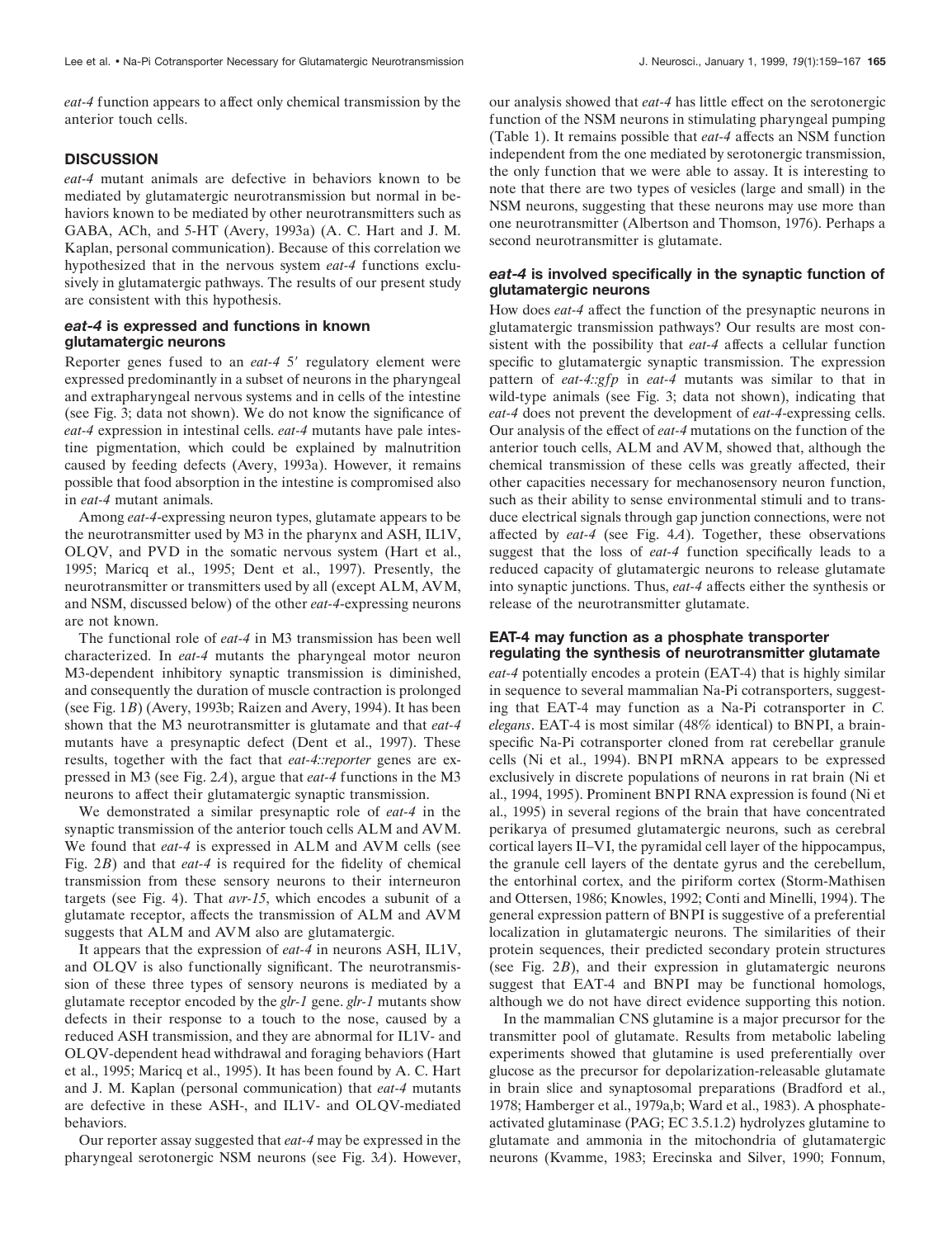1993). Biochemical analysis showed that mammalian PAG is activated by inorganic phosphate; increasing [Pi] lowers the *K*<sup>m</sup> for glutamine (Sayre and Roberts, 1958), probably as a result of the oligomerization of PAG homomers (Godfrey et al., 1977). The maximal activity of purified PAG is achieved when the [Pi] is in the range of 100 mM (Sayre and Roberts, 1958; Kovacevic and McGivan, 1983). However, the [Pi] in cerebrospinal fluid is estimated to be only 1–2 mm (Erecinska and Silver, 1990). Therefore, for neurons to have a substantially activated PAG, an active transport of phosphate across the plasma membrane may be required. One possible mechanism would be to couple phosphate transport with that of sodium ions that are driven to flow into a neuron by a positive concentration gradient. Indeed, it has been shown that such a Na<sup> $+$ </sup>-dependent inorganic phosphate transport system (possibly encoded by BNPI) does exist in cultured rat cortical neurons (Glinn et al., 1995) and in rabbit brain synaptosomes (Salamin et al., 1981). We propose that in *C. elegans* glutamatergic neurons a similar Na-Pi cotransporter encoded by *eat-4* is required for activating a neuronal PAG; a reduction in *eat-4* function would lead to a reduced intracellular [Pi] and consequently to an insufficient supply of the neurotransmitter glutamate.

The amino acid glutamate is not only a neurotransmitter but also an essential building block for proteins and a component of general cellular metabolism. A reduction in overall glutamate synthesis would be expected to impair many cellular functions. If *eat-4* indeed affects glutamate synthesis as we propose, our results suggest that the presumed reduction in the level of neuronal glutamate preferentially drains the neurotransmitter pool but spares the metabolic pool in *eat-4* mutants. In the mammalian CNS, PAG is concentrated in presynaptic nerve terminals. PAG thus has been postulated to function preferentially in the supply of the neurotransmitter pool as opposed to the metabolic pool of glutamate (for review, see Erecinska and Silver, 1990). The apparent chemical neurotransmission-specific defects we observed in anterior touch cells are consistent with this view.

Recently, Bellocchio and coworkers showed by immunohistochemistry that BNPI protein is localized in axon terminals of presumptive glutamatergic neurons in rat brain (Bellocchio et al., 1998). This exquisite protein localization suggests that, similar to EAT-4 in *C. elegans*, BNPI may have a glutamatergic neurotransmission-specific function in the rat CNS.

Ni et al. (1995) have suggested a contrasting model: that BNPImediated Pi transport may be important for the maintenance of high phosphorylation potentials in neurons. Indeed, the Pi transported into cultured rat cortical neurons can be incorporated into high-energy compounds such as ATP and ADP (Glinn et al., 1995). Our data indicate that if EAT-4 is involved in a general aspect of cellular energy metabolism there must be substantially different energy requirements between chemical neurotransmission and other functions of glutamatergic neurons.

We suggest that *eat-4* mutations might cause a defect in the synthesis of the transmitter glutamate. Alternatively, the effect of *eat-4* mutations on glutamatergic neurotransmission could be explained by a reduction in the loading or the exocytosis of synaptic vesicles. A defect in any of these three processes could result in reduced neurotransmitter release. Future biochemical analyses are required to distinguish among these three possibilities.

In conclusion, we have identified *eat-4* as a crucial component in glutamatergic neuron function in *C. elegans*. The molecular similarities between EAT-4 and BNPI suggest a phylogenetically

**166** J. Neurosci., January 1, 1999, *19*(1):159–167 Lee et al. • Na-Pi Cotransporter Necessary for Glutamatergic Neurotransmission

conserved function of Na-Pi cotransporters in glutamatergic neurotransmission.

#### **REFERENCES**

- Albertson DG, Thomson JN (1976) The pharynx of *Caenorhabditis elegans*. Philos Trans R Soc Lond [Biol] 275:299–325.
- Avery L (1993a) The genetics of feeding in *Caenorhabditis elegans*. Genetics 133:897–917.
- Avery L (1993b) Motor-neuron M3 controls pharyngeal muscle relaxation timing in *Caenorhabditis elegans*. J Exp Biol 175:283–297.
- Avery L, Horvitz HR (1989) Pharyngeal pumping continues after laser killing of the pharyngeal nervous system of *C*. *elegans*. Neuron 3:473–485.
- Avery L, Horvitz HR (1990) Effects of starvation and neuroactive drugs on feeding in *Caenorhabditis elegans*. J Exp Zool 253:263–270.
- Bargmann CI, Horvitz HR (1991) Chemosensory neurons with overlapping functions direct chemotaxis to multiple chemicals in *C*. *elegans*. Cell 7:729–742.
- Bellocchio EE, Hu H, Pohorille A, Chan J, Pickel VM, Edwards RH (1998) The localization of the brain-specific inorganic phosphate transporter suggests a specific presynaptic role in glutamatergic transmission. J Neurosci 18:8648–8659.
- Bicker G, Schäfer S, Ottersen OP, Storm-Mathisen J (1988) Glutamatelike immunoreactivity in identified neuronal populations of insect nervous systems. J Neurosci 8:2108–2122.
- Bradford HF, Ward HK, Thomas AJ (1978) Glutamine—a major substrate for nerve endings. J Neurochem 30:1453–1459.
- Chalfie M, White J (1988) The nervous system. In: The nematode *Caenorhabditis elegans* (Wood WB, and the Community of *C. elegans* Researchers, eds), pp 337–391. Cold Spring Harbor, NY: Cold Spring Harbor Laboratory.
- Chalfie M, Sulston JE, White JG, Southgate E, Thomson JN, Brenner S (1985) The neural circuit for touch sensitivity in *Caenorhabditis elegans*. J Neurosci 5:956–964.
- Chalfie M, Tu Y, Euskirchen G, Ward WW, Prasher DC (1994) Green fluorescent protein as a marker for gene expression. Science 263:802–805.
- Choi DW (1988) Glutamate neurotoxicity and diseases of the nervous system. Neuron 1:623–634.
- Chong SS, Kristjansson K, Zoghbi HY, Hughes MR (1993) Molecular cloning of the cDNA encoding a human renal sodium phosphate transport protein and its assignment to chromosome 6p21.3-p23. Genomics 18:355–359.
- Chong SS, Kozak CA, Liu L, Bordeau JE, Hughes MR, Kristjansson K, Dunn ST (1995) Cloning, genetic mapping, and expression analysis of a mouse renal sodium-dependent phosphate cotransporter. Am J Physiol 268:1038–1045.
- Clark SG, Lu WX, Horvitz HR (1994) The *Caenorhabditis elegans* locus *lin-15*, a negative regulator of a tyrosine kinase signaling pathway, encodes two different proteins. Genetics 137:987–997.
- Conti F, Minelli A (1994) Glutamate immunoreactivity in rat cerebral cortex is reversibly abolished by 6-diazo-5-oxo-L-norleucine (DON), an inhibitor of phosphate-activated glutaminase. J Histochem Cytochem 42:717–726.
- Dale N, Kandel ER (1993) L-Glutamate may be the fast excitatory transmitter of *Aplysia* sensory neurons. Proc Natl Acad Sci USA 90:7163–7167.
- Davis MW, Somerville D, Lee RYN, Lockery S, Avery L, Fambrough DM (1995) Mutations in the *Caenorhabditis elegans* Na, K-ATPase <sup>a</sup>-subunit gene, *eat-6*, disrupt excitable cell function. J Neurosci 15:8408–8418.
- Dent JA, Davis MW, Avery L (1997) *avr-15* encodes a chloride channel subunit that mediates inhibitory glutamatergic neurotransmission and ivermectin sensitivity in *Caenorhabditis elegans*. EMBO J 16:5867–5879.
- Erecinska M, Silver IA (1990) Metabolism and role of glutamate in mammalian brain. Prog Neurobiol 35:245–296.
- Fire A, Harrison SW, Dixon D (1990) A modular set of *lacZ* fusion vectors for studying gene expression in *Caenorhabditis elegans*. Gene 93:189–198.
- Fonnum F (1993) Regulation of the synthesis of the transmitter glutamate pool. Prog Biophys Mol Biol 60:47–57.
- Gerschenfeld HM (1973) Chemical transmission in invertebrate central nervous systems and neuromuscular junctions. Physiol Rev 53:1–119.
- Glinn M, Ni B, Paul SM (1995) Characterization of Na<sup>+</sup>-dependent